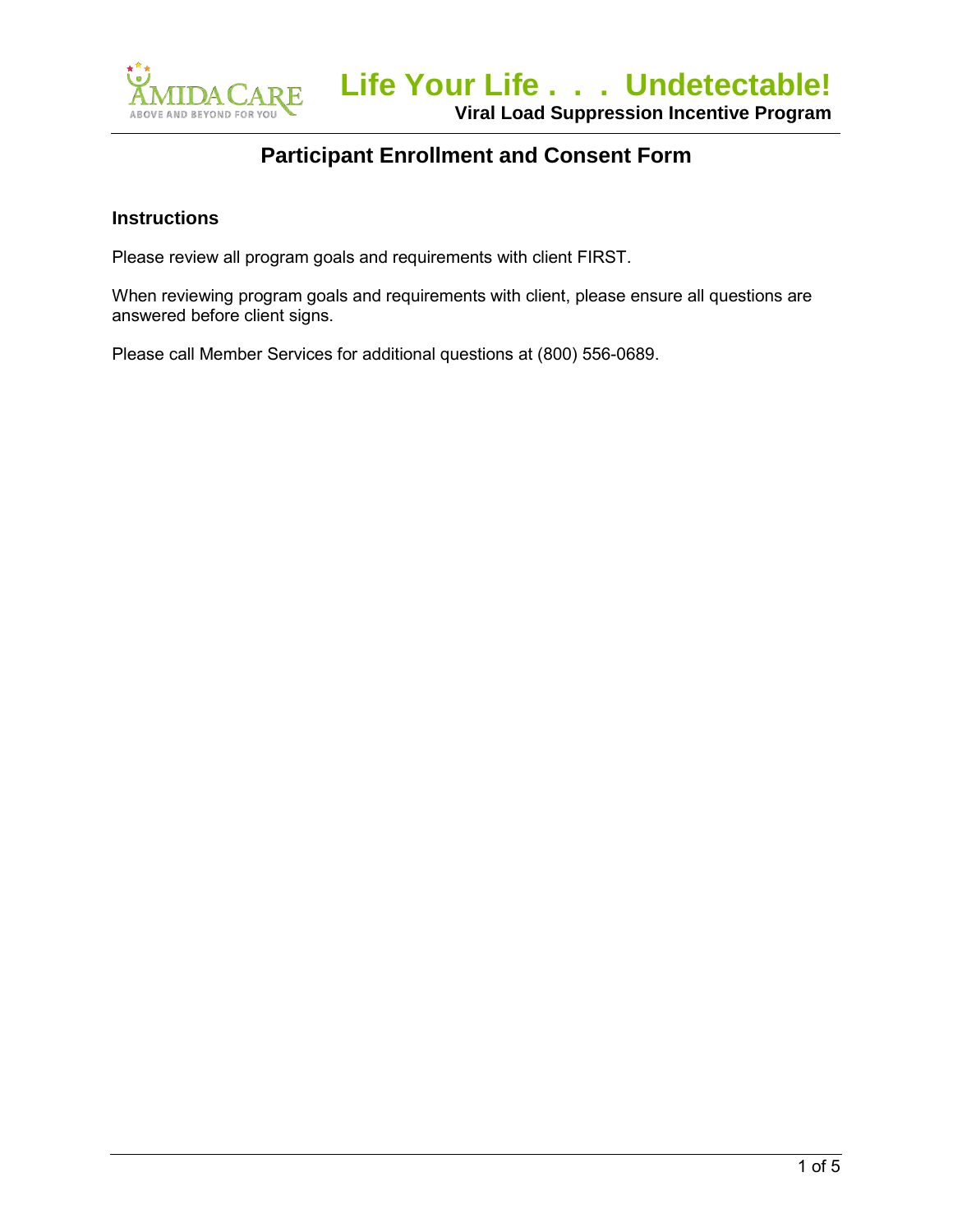

### **What is the goal of the program?**

Amida Care is beginning a viral load suppression incentive program to help Amida Care's adult members living with HIV achieve and maintain viral suppression.

For most people living with HIV, taking antiretroviral (ARV) medications exactly as prescribed by your primary care doctor will reduce the level of HIV virus in the blood to a very low level (sometimes described as an "undetectable" viral load or "viral load suppression").

Research shows that people living with HIV who have a viral load that is suppressed by ARVs to an undetectable level live longer, are healthier, and are un-able to sexually transmit the HIV virus to other people. Viral load suppression is defined as a viral load laboratory result of less than 200 copies/ml.

To help you take your ARV medications regularly in order to achieve viral suppression, Amida Care can provide supportive services and tools decided by you and your primary care provider. If you decide to enroll in the program and your viral load is or becomes undetectable or virally suppressed (viral load of less than 200 copies/ml), you will receive a financial incentive of \$100 for each three-month period that you stay undetectable.

#### **In order to enroll in the Live Your Life Undetectable program, you must meet the following requirements:**

- **Must be HIV Positive**
- Must be 18 years or older or an emancipated minor.
- Must be actively enrolled with Amida Care
- Agree to attend a medical visit with your HIV primary care provider and have viral load blood work done every three months.
- Complete and sign a Regional Health Information Organization (RHIO) consent form regarding access to your medical records through the systems of the Bronx RHIO and Healthix.
- Agree to use HIV primary care provider-recommended ARV adherence tools including participation in supportive services at least one time per month.

*Amida Care encourages you to participate in a health assessment with your primary care provider or Amida Care near the time of enrollment in LYLU and asks that you agree to join in case conferences with your primary care provider and supportive service provider as needed.*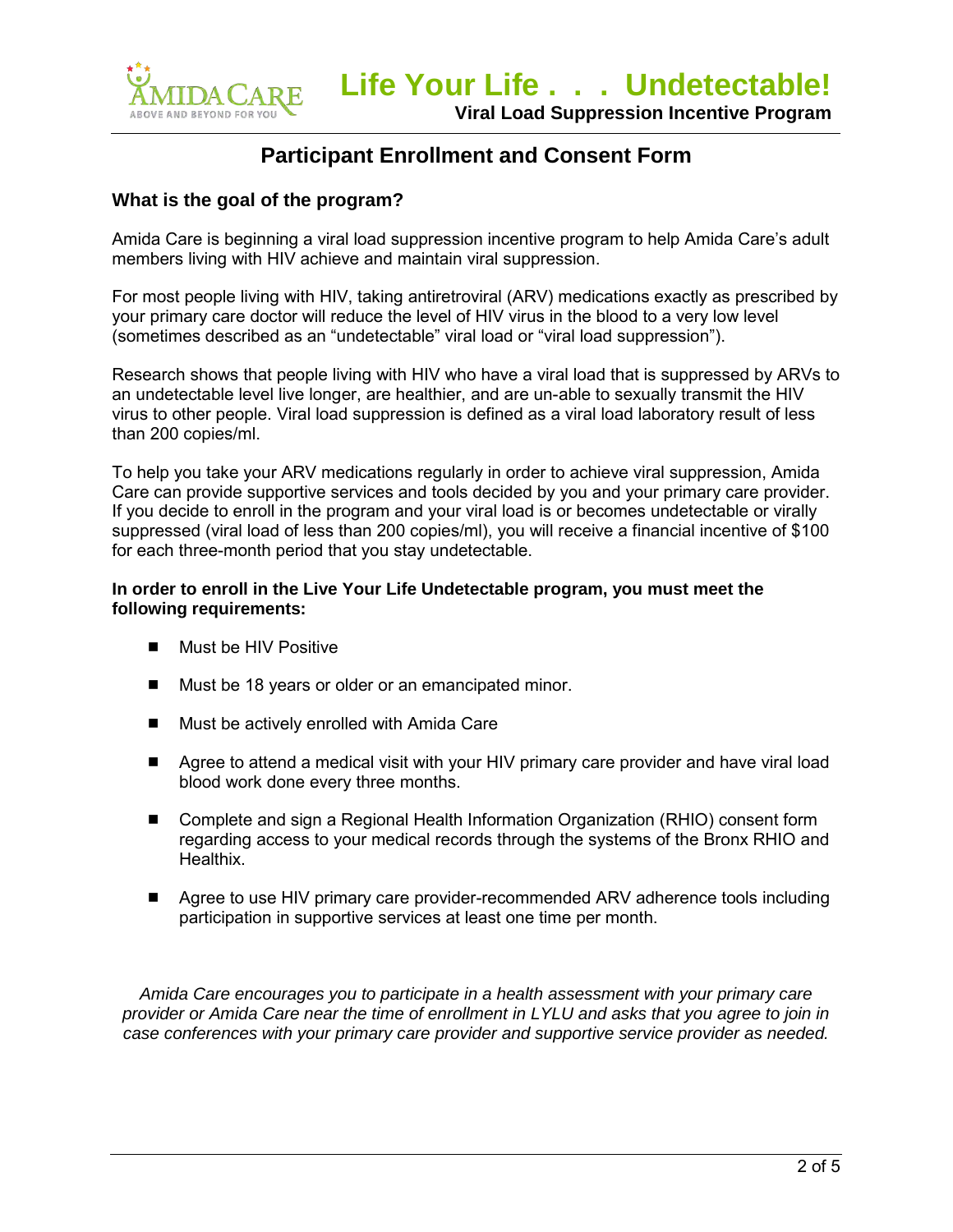

#### **To collect the financial incentive of \$100 per quarter (three-month period), all of the following requirements must be met:**

- You cannot be enrolled in another Viral Load Suppression Incentive program at the same time.
- Evidence of viral suppression (VL less than 200 copies/ml) in your most recent viral load test during the quarter must be sent to Amida Care by your doctor's office.
- Evidence of supportive service activity, such as medication adherence counseling, case management, or behavioral health treatment, for the quarter must be sent to Amida Care by your doctor's office.
- You must be an active Amida Care member to receive the incentive payment. Your incentive payment of \$100 will be added to your Amida Care "Healthy Rewards" VISA card.

### **For members who are virally suppressed (VL less than 200 copies/ml) for at least 12 months in a row:**

■ Talk to your doctor about reviewing your medical records to find out if you qualify to schedule viral load testing less often.

*If you have been virally suppressed for 12 months or longer and your doctor agrees that you qualify to schedule viral load testing less often, you are still eligible to receive the incentive every three months as long as the evidence is sent to Amida Care by your doctor's office every three months.*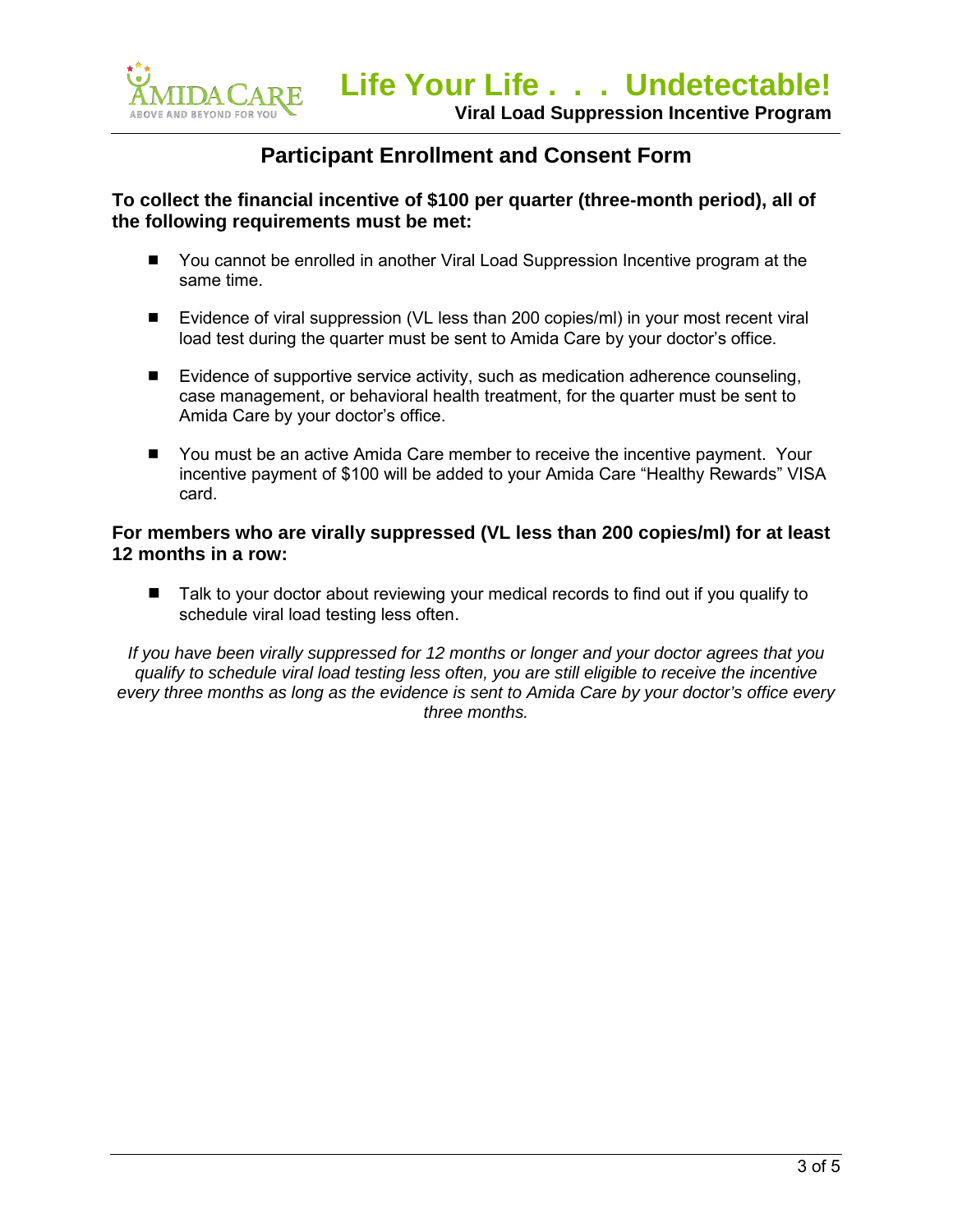

**Viral Load Suppression Incentive Program**

## **Participant Enrollment and Consent Form**

| <b>Participant Name and Contact Information:</b> |                 |                                           |  |  |
|--------------------------------------------------|-----------------|-------------------------------------------|--|--|
| Participant's First Name:                        | Initial:        | Participant's Last Name:                  |  |  |
| Participant's Preferred First Name:              |                 | Participant's Preferred Last Name:        |  |  |
| Date of Birth:                                   | CIN#            |                                           |  |  |
| Address #1:                                      | Address #2:     |                                           |  |  |
| City                                             |                 | State<br>Zip Code                         |  |  |
| Telephone:                                       |                 | Cell Phone (if different than Telephone): |  |  |
| Participant's Email:                             |                 |                                           |  |  |
| <b>HIV Primary Care Provider:</b>                |                 |                                           |  |  |
| <b>HIV PCP First Name:</b>                       | Initial:        | HIV PCP Last Name:                        |  |  |
| Clinic Name:                                     | Clinic Address: |                                           |  |  |

Clinic's City **State** Zip Code Clinic's Telephone: Clinic's Email

If the Primary Care Provider (PCP) listed above is different from what Amida Care has on file, Amida Care will update your records to show the new Primary Care Provider and will send you a new Amida Care I.D card with the corrected information.

#### **Supportive Services Provider Name and Contact Information:**

| Supportive Services Provider First Name: | Initial:<br>Supportive Services Provider Last Name: |  |
|------------------------------------------|-----------------------------------------------------|--|
| Supportive Service Program:              | Supportive Service Program Address:                 |  |
| Supportive Service Program City          | Zip Code<br>State                                   |  |
| Supportive Service Program Telephone:    | Supportive Service Program Email                    |  |